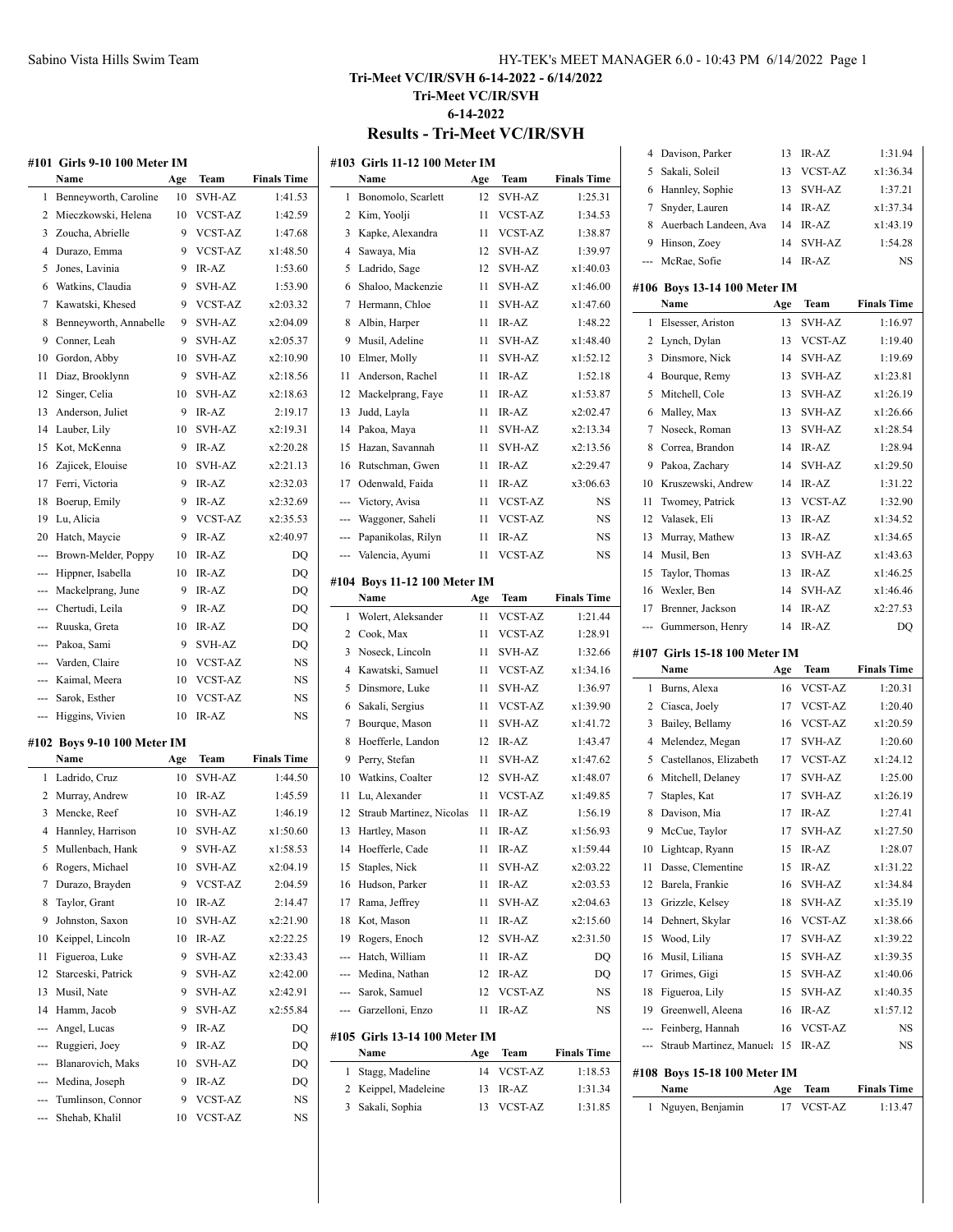|     | (#108 Boys 15-18 100 Meter IM) |    |                |           |
|-----|--------------------------------|----|----------------|-----------|
| 2   | Orosco, Aidan                  | 16 | SVH-AZ         | 1:14.72   |
| 3   | Perry, Jared                   | 17 | <b>SVH-AZ</b>  | 1:14.84   |
| 4   | Zreda, Kajtek                  | 16 | <b>VCST-AZ</b> | 1:17.06   |
| 5   | McRae, Wyatt                   | 17 | $IR-AZ$        | 1:17.78   |
| 6   | Zhang, Cyrus                   | 15 | VCST-AZ        | x1:19.75  |
| 7   | Stagg, Remington               | 16 | <b>VCST-AZ</b> | x1:21.84  |
| 8   | Grimes, Jax                    | 17 | SVH-AZ         | x1:24.28  |
| 9   | Rustand, Mason                 | 15 | $IR-AZ$        | 1:24.84   |
| 10  | Budisavljevic, Caden           | 15 | <b>VCST-AZ</b> | x1:28.31  |
| 11  | Kruszewski, Brenden            | 17 | IR-AZ          | x1:28.36  |
| 12  | Keippel, Levi                  | 15 | IR-AZ          | x1:30.87  |
| 13  | Botkin, Gavin                  | 15 | $IR-AZ$        | x1:36.62  |
| --- | Mulholland, Ryan               | 18 | <b>SVH-AZ</b>  | DO        |
| --- | Irey, Max                      | 16 | <b>SVH-AZ</b>  | DQ        |
| --- | Brenner, Nicholas              | 18 | IR-AZ          | <b>NS</b> |
|     | --- Canez, Ben                 | 17 | $IR-AZ$        | NS        |

#### **#1 Girls 8&U 100 Meter Medley Relay**

|   | Team                 | Relay                | <b>Finals Time</b> |
|---|----------------------|----------------------|--------------------|
| 1 | <b>SVH-AZ</b>        | A                    | 1:46.72            |
|   | Zajicek, Eleanor 8   | Utash, Eden 8        |                    |
|   | Benneyworth, Logan 8 | Sorensen, Charley 8  |                    |
|   | 2 VCST-AZ            | A                    | 2:06.34            |
|   | Cummins, Lydia 7     | Norris, Marion 7     |                    |
|   | Nye, Tatum 8         | Kawatski, Avigail 7  |                    |
| 3 | SVH-AZ               | B                    | x2:07.47           |
|   | Hatfield, Naomi 7    | Elmer, Rylee 8       |                    |
|   | Mencke, Summer 7     | Castro, Natalia 8    |                    |
|   | $4$ IR-AZ            | A                    | 2:07.48            |
|   | Wetzel, Julia 8      | Angiulo, Elizabeth 7 |                    |
|   | McRae, Katrina 8     | Hadley, Aubrey 8     |                    |
| 5 | $IR-AZ$              | B                    | x2:23.12           |
|   | Ruuska, Anastasia 8  | Hatch, Eladie 8      |                    |
|   | Fraser, Audrey 8     | Suess, Lilly 8       |                    |
|   | --- VCST-AZ          | B                    | NS                 |
|   | Conger, Aubrianna 5  | Rottenstein, Alice 5 |                    |
|   | Waggoner, Nahlani 6  | Trimble, Lila 6      |                    |

#### **#2 Boys 8&U 100 Meter Medley Relay**

|    | Team                | Relay           | <b>Finals Time</b>    |
|----|---------------------|-----------------|-----------------------|
| 1. | SVH-AZ              | A               | 1:45.66               |
|    | Yarosz, Nash 8      | Rogers, Peter 8 |                       |
|    | Orosco, Andan 8     |                 | Bonomolo, Sebastian 8 |
|    | 2 VCST-AZ           | A               | 1:47.41               |
|    | Wolert, Eliasz 8    | Kapke, Drake 7  |                       |
|    | Cook, Charlie 8     |                 | Zoucha, Pierce 7      |
| 3  | $IR-AZ$             | A               | 2:09.31               |
|    | Taylor, Maxwell 8   |                 | Angiulo, Alexander 8  |
|    | Hoefferle, Ethan 8  |                 | Papanikolas, Case 8   |
|    | 4 SVH-AZ            | B               | x2:09.47              |
|    | Noonan, Jackson 8   |                 | Johnston, Chasin 8    |
|    | Matchett, Brooks 8  | Singer, Levi 8  |                       |
|    | 5 VCST-AZ           | R               | x2:15.00              |
|    | Sakali, Sebastian 7 | Kim, Seungju 8  |                       |
|    | Rottenstein, Ezra 7 |                 | Homack, Blake 7       |
|    |                     |                 |                       |

| HY-TEK's MEET MANAGER 6.0 - 10:43 PM 6/14/2022 Page 2 |  |  |
|-------------------------------------------------------|--|--|
|-------------------------------------------------------|--|--|

**Tri-Meet VC/IR/SVH 6-14-2022 - 6/14/2022**

**Tri-Meet VC/IR/SVH 6-14-2022**

## **Results - Tri-Meet VC/IR/SVH**

| $IR-AZ$<br>6                                | B<br>x2:27.97               |
|---------------------------------------------|-----------------------------|
| Thomas, Leo 8                               | Keippel, Maxwell 8          |
| Suess, Caden 7                              | Click, Liam 7               |
| #3 Girls 9-10 200 Meter Medley Relay        |                             |
| Team                                        | Relay<br><b>Finals Time</b> |
| <b>VCST-AZ</b><br>1                         | A<br>3:16.54                |
| Durazo, Emma 9                              | Mieczkowski, Helena 10      |
| Zoucha, Abrielle 9                          | Varden, Claire 10           |
| SVH-AZ<br>2                                 | 4:08.15<br>В                |
| Gordon, Abby 10                             | Diaz, Brooklynn 9           |
| Lauber, Lily 10                             | Zajicek, Elouise 10         |
| $IR-AZ$<br>3                                | В<br>4:46.44                |
| Boerup, Emily 9                             | Kot, McKenna 9              |
| Higgins, Vivien 10                          | Mackelprang, June 9         |
| <b>VCST-AZ</b>                              | В<br>DQ                     |
| Campos, Susan 9                             | Lu, Alicia 9                |
| Kawatski, Khesed 9                          | Linton, Lillian 10          |
| SVH-AZ                                      | А<br>DO                     |
| Benneyworth, Annabelle 9                    | Watkins, Claudia 9          |
| Benneyworth, Caroline 10                    | Conner, Leah 9              |
| IR-AZ                                       | A<br>DO                     |
| Anderson, Juliet 9                          | Brown-Melder, Poppy 10      |
| Lightcap, Laine 10                          | Jones, Lavinia 9            |
|                                             |                             |
| #4 Boys 9-10 200 Meter Medley Relay<br>Team | Relay<br><b>Finals Time</b> |
| 1<br><b>SVH-AZ</b>                          | 3:20.78<br>A                |
| Hannley, Harrison 10                        | Mencke, Reef 10             |
| Ladrido, Cruz 10                            | Rogers, Michael 10          |
| <b>SVH-AZ</b><br>2                          | B<br>x4:16.31               |
| Hamm, Jacob 9                               | Johnston, Saxon 10          |
| Mullenbach, Hank 9                          | Starceski, Patrick 9        |
| IR-AZ                                       | A<br>DQ                     |
| Medina, Joseph 9                            | Keippel, Lincoln 10         |
| Taylor, Grant 10                            | Murray, Andrew 10           |
| <b>VCST-AZ</b>                              | A<br>NS                     |
| Corica, Lucca 9                             | Durazo, Brayden 9           |
| Shehab, Khalil 10                           | Trimble, Jackson 9          |
|                                             |                             |
| #5 Girls 11-12 200 Meter Medley Relay       |                             |
| Team                                        | Relay<br><b>Finals Time</b> |
| <b>SVH-AZ</b><br>1                          | 2:49.28<br>A                |
| Musil, Adeline 11                           | Bonomolo, Scarlett 12       |
| Sawaya, Mia 12                              | Ladrido, Sage 12            |
| IR-AZ<br>2                                  | A<br>3:42.46                |
| Anderson, Rachel 11                         | Albin, Harper 11            |
| Mackelprang, Faye 11                        | Papanikolas, Rilyn 11       |
| <b>SVH-AZ</b>                               | B<br>DO                     |
| Elmer, Molly 11                             | Hermann, Chloe 11           |
| Shaloo, Mackenzie 11                        | Pakoa, Maya 11              |

## **#6 Boys 11-12 200 Meter Medley Relay**

| Team                  | Relay              | <b>Finals Time</b> |
|-----------------------|--------------------|--------------------|
| 1 VCST-AZ             | A                  | 2:42.00            |
| Wolert, Aleksander 11 | Cook, Max 11       |                    |
| Kawatski, Samuel 11   | Sakali, Sergius 11 |                    |

|   | Dinsmore, Luke 11                              |                    | Watkins, Coalter 12  |
|---|------------------------------------------------|--------------------|----------------------|
|   | Noseck, Lincoln 11                             |                    | Bourque, Mason 11    |
| 3 | IR-AZ                                          | A                  | 3:21.88              |
|   | Hoefferle, Landon 12                           | Hartley, Mason 11  |                      |
|   | Straub Martinez, Nicolas 11                    | Hoefferle, Cade 11 |                      |
|   | 4 SVH-AZ                                       | B                  | x3:46.38             |
|   | Staples, Nick 11                               | Rama, Jeffrey 11   |                      |
|   | Perry, Stefan 11                               | Rogers, Enoch 12   |                      |
| 5 | IR-AZ                                          | B                  | x4:09.16             |
|   | Hatch, William 11                              | Hudson, Parker 11  |                      |
|   | Kot, Mason 11                                  |                    | Medina, Nathan 12    |
|   |                                                |                    |                      |
|   | #7 Girls 13-14 200 Meter Medley Relay          |                    |                      |
|   | Team                                           | Relay              | <b>Finals Time</b>   |
| 1 | IR-AZ                                          | A                  | 2:43.62              |
|   | McRae, Sofie 14                                |                    | Davison, Parker 13   |
|   | Auerbach Landeen, Ava 14 Keippel, Madeleine 13 |                    |                      |
|   | #8 Boys 13-14 200 Meter Medley Relay           |                    |                      |
|   | Team                                           | Relay              | <b>Finals Time</b>   |
| 1 | <b>SVH-AZ</b>                                  | А                  | 2:23.71              |
|   | Bourque, Remy 13                               |                    | Noseck, Roman 13     |
|   | Dinsmore, Nick 14                              |                    | Elsesser, Ariston 13 |
| 2 | IR-AZ                                          | A                  | 2:39.69              |
|   | Correa, Brandon 14                             |                    | Murray, Mathew 13    |
|   | Kruszewski, Andrew 14                          | Valasek, Eli 13    |                      |
| 3 | <b>SVH-AZ</b>                                  | B                  | x3:38.87             |
|   | Mitchell, Cole 13                              |                    | Pakoa, Zachary 14    |
|   | Malley, Max 13                                 | Musil, Ben 13      |                      |
|   |                                                |                    |                      |
|   | #9 Girls 15-18 200 Meter Medley Relay          |                    |                      |
|   | Team                                           | Relay              | <b>Finals Time</b>   |
| 1 | <b>SVH-AZ</b>                                  | A                  | 2:24.46              |
|   | Finical, Skyler 15                             |                    | Mitchell, Delaney 17 |
|   | Melendez, Megan 17                             | McCue, Taylor 17   |                      |
| 2 | <b>VCST-AZ</b>                                 | A                  | 2:26.91              |
|   | Stagg, Madeline 14                             |                    | Bailey, Bellamy 16   |
|   | Castellanos, Elizabeth 17                      | Ciasca, Joely 17   |                      |
| 3 | IR-AZ                                          | A                  | 2:42.50              |
|   | Dasse, Clementine 15                           | Davison, Mia 17    |                      |
|   | Straub Martinez, Manuela 1                     |                    | Lightcap, Ryann 15   |
| 4 | SVH-AZ                                         | В                  | x2:45.12             |
|   | Barela, Frankie 16                             | Staples, Kat 17    |                      |
|   | Mitchell, Avery 15                             |                    | Grizzle, Kelsey 18   |
|   | #10 Boys 15-18 200 Meter Medley Relay          |                    |                      |
|   | Team                                           | Relay              | <b>Finals Time</b>   |
| 1 | <b>SVH-AZ</b>                                  | A                  | 2:11.43              |
|   | Orosco, Aidan 16                               | Rafacz, Erik 15    |                      |
|   | Perry, Jared 17                                | Rafacz, Cody 17    |                      |
|   |                                                |                    |                      |

2 SVH-AZ A 2:48.41

|   | 2 VCST-AZ               | А                   | 2:19.44 |
|---|-------------------------|---------------------|---------|
|   | Budisavljevic, Caden 15 | Nguyen, Benjamin 17 |         |
|   | Zreda, Kajtek 16        | Stagg, Remington 16 |         |
| ζ | $IR-AZ$                 | А                   | 2:25.91 |
|   | Rustand, Mason 15       | Canez, Ben 17       |         |
|   | Kruszewski, Brenden 17  | McRae, Wyatt 17     |         |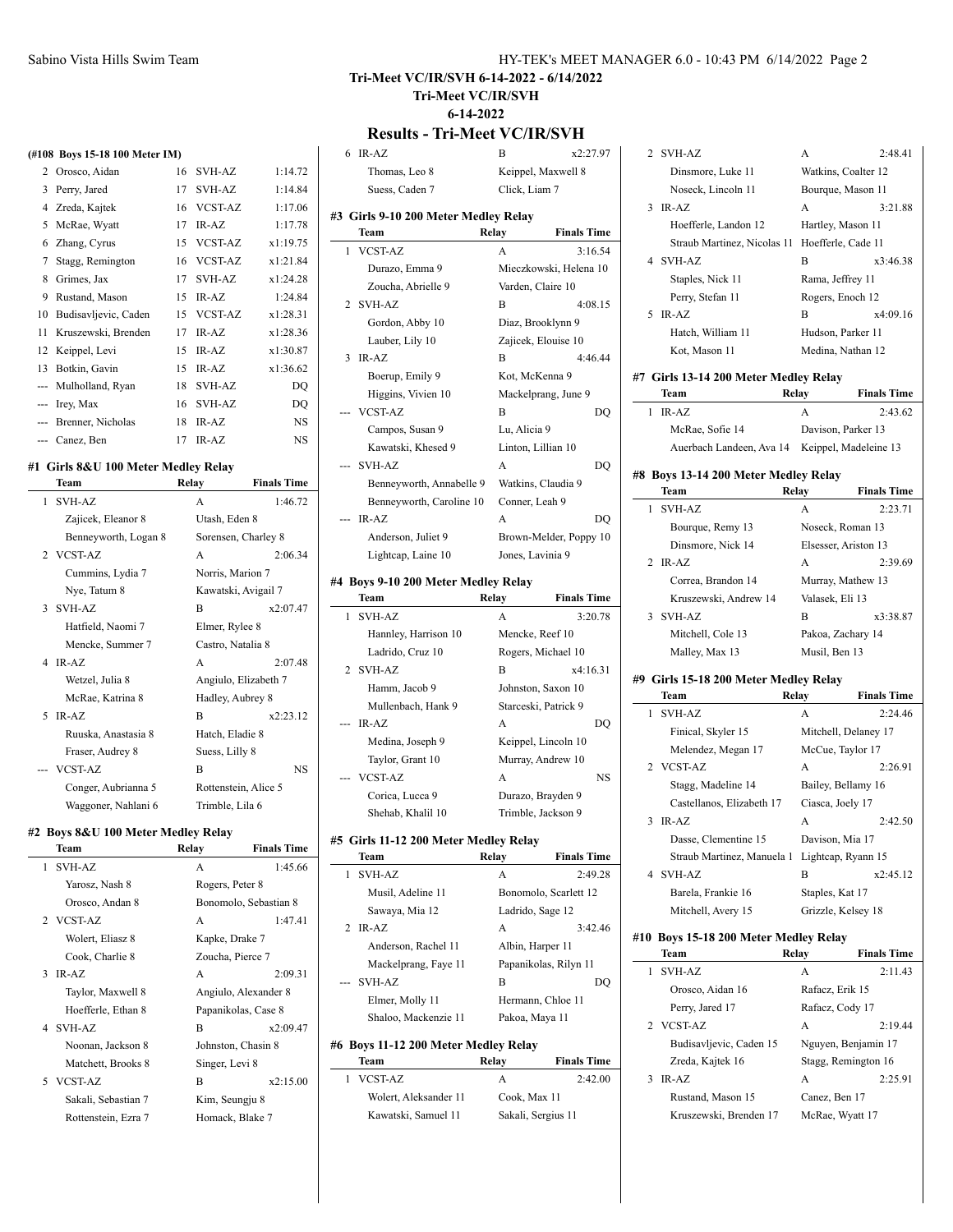| 4            | <b>SVH-AZ</b>          |     | B                   | x2:34.88           |
|--------------|------------------------|-----|---------------------|--------------------|
|              | Grimes, Jax 17         |     | Irey, Max 16        |                    |
|              | Witthoft, Blake 17     |     | Mulholland, Ryan 18 |                    |
| #11          | Girls 8&U 25 Meter Fly |     |                     |                    |
|              | Name                   | Age | Team                | <b>Finals Time</b> |
| $\mathbf{1}$ | Hadley, Aubrey         | 8   | IR-AZ               | 23.38              |
| 2            | Nye, Tatum             | 8   | VCST-AZ             | 23.66              |
| 3            | Benneyworth, Logan     | 8   | SVH-AZ              | 27.91              |
| 4            | Utash, Eden            | 8   | <b>SVH-AZ</b>       | 28.88              |
| 5            | Elmer, Rylee           | 8   | <b>SVH-AZ</b>       | x29.66             |
| 6            | Sorensen, Charley      | 8   | SVH-AZ              | x29.75             |
| 7            | McRae, Katrina         | 8   | IR-AZ               | 31.65              |
| 8            | Lewis, Peyton          | 7   | <b>SVH-AZ</b>       | x31.69             |
| 9            | Jones, Cordelia        | 6   | IR-AZ               | x32.13             |
| 10           | Mencke, Summer         | 7   | <b>SVH-AZ</b>       | x32.41             |
| 11           | Wetzel, Julia          | 8   | IR-AZ               | x33.21             |
| 12           | Castro, Natalia        | 8   | SVH-AZ              | x33.46             |
| 13           | Shelby, Fiona          | 8   | SVH-AZ              | x34.25             |
| 14           | Conner, Emily          | 6   | SVH-AZ              | x36.02             |
| 15           | Judd, Paisley          | 7   | IR-AZ               | x36.09             |
| 16           | Norris, Marion         | 7   | <b>VCST-AZ</b>      | 36.41              |
| 17           | Ruuska, Anastasia      | 8   | IR-AZ               | x36.59             |
| 18           | Kawatski, Avigail      | 7   | <b>VCST-AZ</b>      | x36.69             |
| 19           | Morris, Maggie         | 7   | SVH-AZ              | x37.88             |
| 20           | Wild, Rivers           | 7   | <b>SVH-AZ</b>       | x38.00             |
| 21           | Zajicek, Eleanor       | 8   | SVH-AZ              | x38.25             |
| 22           | Sutton, Lilly          | 8   | <b>SVH-AZ</b>       | x38.34             |
| 23           | Yancey, Penelope       | 7   | SVH-AZ              | x38.56             |
| 24           | Hatfield, Naomi        | 7   | SVH-AZ              | x38.84             |
| 25           | Suess, Lilly           | 8   | IR-AZ               | x39.56             |
| 26           | Sullivan, Lillian      | 8   | SVH-AZ              | x39.84             |
| 27           | Eggman, Reagan         | 7   | <b>SVH-AZ</b>       | x40.22             |
| 28           | Hatch, Eladie          | 8   | IR-AZ               | x40.59             |
| 29           | Fraser, Audrey         | 8   | IR-AZ               | x42.94             |
| 30           | Rottenstein, Alice     | 5   | <b>VCST-AZ</b>      | x43.28             |
| 31           | Cummins, Lydia         | 7   | <b>VCST-AZ</b>      | x43.59             |
| 32           | Trimble, Gwen          | 6   | IR-AZ               | x43.84             |
| 33           | Trimble, Norah         | 8   | IR-AZ               | x45.51             |
| 34           | Ammon, Audrey          | 6   | IR-AZ               | x46.16             |
| 35           | Singer, Eleanor        | 7   | SVH-AZ              | x48.25             |
| 36           | Angiulo, Elizabeth     | 7   | IR-AZ               | x1:01.31           |
| 37           | Higgins, Amelie        | 5   | IR-AZ               | x1:37.03           |
| ---          | Waggoner, Nahlani      | 6   | VCST-AZ             | NS                 |
| #12          | Boys 8&U 25 Meter Fly  |     |                     |                    |
|              | Name                   | Age | Team                | <b>Finals Time</b> |

|    | Name                | Age | <b>Team</b>    | <b>Finals Time</b> |
|----|---------------------|-----|----------------|--------------------|
|    | 1 Zoucha, Pierce    |     | <b>VCST-AZ</b> | 25.19              |
|    | 2 Yarosz, Nash      | 8   | SVH-AZ         | 25.22              |
| 3  | Cook, Charlie       | 8   | <b>VCST-AZ</b> | 25.47              |
|    | 4 Papanikolas, Case | 8   | $IR-AZ$        | 25.65              |
| 5. | Orosco, Andan       | 8   | SVH-AZ         | 25.93              |
|    | Rogers, Peter       | 8   | SVH-AZ         | x27.63             |
|    | 7 Matchett, Brooks  | 8   | SVH-AZ         | x29.28             |
|    |                     |     |                |                    |

### **Tri-Meet VC/IR/SVH 6-14-2022 - 6/14/2022 Tri-Meet VC/IR/SVH 6-14-2022**

#### **Results - Tri-Meet VC/IR/SVH**

|     | 8 Bonomolo, Sebastian       | 8   | SVH-AZ         | x29.47             | ---                      | Varden, Claire                      | 10  | <b>VCST-AZ</b>  | <b>NS</b>          |
|-----|-----------------------------|-----|----------------|--------------------|--------------------------|-------------------------------------|-----|-----------------|--------------------|
| 9   | Kim, Seungju                | 8   | <b>VCST-AZ</b> | x30.28             | $\cdots$                 | Linton, Lillian                     | 10  | <b>VCST-AZ</b>  | NS                 |
| 10  | Wolert, Eliasz              | 8   | VCST-AZ        | x31.53             |                          |                                     |     |                 |                    |
| 11  | Hoefferle, Ethan            | 8   | IR-AZ          | 32.06              |                          | #14 Boys 9-10 50 Meter Fly<br>Name  | Age | Team            | <b>Finals Time</b> |
| 12  | Rottenstein, Ezra           | 7   | <b>VCST-AZ</b> | x32.50             |                          | 1 Ladrido, Cruz                     | 10  | <b>SVH-AZ</b>   | 46.92              |
| 13  | Sakali, Sebastian           | 7   | VCST-AZ        | x32.82             | $\mathbf{2}$             | Mencke, Reef                        | 10  | <b>SVH-AZ</b>   | 54.13              |
| 14  | Johnston, Chasin            | 8   | <b>SVH-AZ</b>  | x33.03             | 3                        | Murray, Andrew                      | 10  | IR-AZ           | 54.60              |
| 15  | Taylor, Maxwell             | 8   | IR-AZ          | x35.07             | 4                        | Mullenbach, Hank                    | 9   | <b>SVH-AZ</b>   | x59.13             |
| 16  | Keippel, Maxwell            | 8   | IR-AZ          | x35.13             |                          | Taylor, Grant                       | 10  | IR-AZ           | 1:03.03            |
| 17  | Thomas, Leo                 | 8   | IR-AZ          | x35.22             | 5                        |                                     | 9   | <b>SVH-AZ</b>   | x1:03.46           |
| 18  | Rutschman, Van              | 8   | IR-AZ          | x35.47             | 6                        | Starceski, Patrick                  | 9   | <b>VCST-AZ</b>  | 1:04.03            |
| 19  | Angiulo, Alexander          | 8   | IR-AZ          | x37.16             | 7                        | Durazo, Brayden                     |     |                 |                    |
| 20  | Click, Liam                 | 7   | IR-AZ          | x37.25             | 8                        | Rogers, Michael                     | 10  | <b>SVH-AZ</b>   | x1:08.35           |
| 21  | Hazelton, Ryder             | 8   | IR-AZ          | x39.25             | 9                        | Johnston, Saxon                     | 10  | SVH-AZ          | x1:14.53           |
| 22  | Noonan, Jackson             | 8   | SVH-AZ         | x40.68             | 10                       | Keippel, Lincoln                    | 10  | IR-AZ           | x1:15.41           |
| 23  | Singer, Levi                | 8   | <b>SVH-AZ</b>  | x41.06             | 11                       | Figueroa, Luke                      | 9   | <b>SVH-AZ</b>   | x1:19.66           |
| 24  | Suess, Caden                | 7   | IR-AZ          | x41.28             | 12                       | Musil, Nate                         | 9   | SVH-AZ          | x1:22.12           |
| 25  | Hannley, Davis              | 8   | <b>SVH-AZ</b>  | x41.65             | 13                       | Hamm, Jacob                         | 9   | <b>SVH-AZ</b>   | x1:31.13           |
| 26  | Hoefferle, Price            | 5   | IR-AZ          | x51.25             | 14                       | Ruggieri, Joey                      | 9   | IR-AZ           | x1:33.43           |
| 27  | Click, Lucas                | 5   | IR-AZ          | x53.66             | 15                       | Angel, Lucas                        | 9   | IR-AZ           | x1:34.50           |
| 28  | Mackelprang, Wade           | 6   | IR-AZ          | x54.06             | 16                       | Blanarovich, Maks                   | 10  | <b>SVH-AZ</b>   | x1:40.38           |
| 29  | Taylor, Clark               | 6   | IR-AZ          | x1:01.65           | ---                      | Hannley, Harrison                   | 10  | <b>SVH-AZ</b>   | DQ                 |
|     | Brasher, Seth               | 6   | IR-AZ          | NS.                | ---                      | Tumlinson, Connor                   | 9   | <b>VCST-AZ</b>  | NS                 |
| --- | Homack, Blake               | 7   | <b>VCST-AZ</b> | NS                 | ---                      | Medina, Joseph                      | 9   | IR-AZ           | NS                 |
|     |                             |     |                |                    | ---                      | Corica, Lucca                       | 9   | <b>VCST-AZ</b>  | NS                 |
|     | #13 Girls 9-10 50 Meter Fly |     |                |                    | $\overline{\phantom{a}}$ | Shehab, Khalil                      | 10  | VCST-AZ         | NS                 |
|     | Name                        | Age | Team           | <b>Finals Time</b> |                          | #15 Girls 11-12 50 Meter Fly        |     |                 |                    |
|     | 1 Benneyworth, Caroline     | 10  | <b>SVH-AZ</b>  | 49.06              |                          | Name                                | Age | Team            | <b>Finals Time</b> |
|     | 2 Zoucha, Abrielle          | 9   | <b>VCST-AZ</b> | 49.97              |                          | 1 Kim, Yoolji                       | 11  | <b>VCST-AZ</b>  | 41.09              |
|     |                             |     |                |                    |                          |                                     |     |                 |                    |
|     | 3 Durazo, Emma              | 9   | <b>VCST-AZ</b> | 51.41              | $\overline{2}$           | Bonomolo, Scarlett                  | 12  | SVH-AZ          | 42.28              |
| 4   | Mieczkowski, Helena         | 10  | <b>VCST-AZ</b> | x53.62             | 3                        | Ladrido, Sage                       | 12  | SVH-AZ          | 44.88              |
| 5   | Watkins, Claudia            | 9   | SVH-AZ         | 58.47              | 4                        | Shaloo, Mackenzie                   | 11  | <b>SVH-AZ</b>   | x45.15             |
| 6   | Jones, Lavinia              | 9   | IR-AZ          | 58.85              | 5                        | Sawaya, Mia                         | 12  | SVH-AZ          | x45.44             |
| 7   | Conner, Leah                | 9   | <b>SVH-AZ</b>  | x1:00.94           | 6                        |                                     | 11  | IR-AZ           | 50.50              |
| 8   | Benneyworth, Annabelle      | 9   | <b>SVH-AZ</b>  | x1:01.06           |                          | Mackelprang, Faye<br>Hermann, Chloe | 11  | SVH-AZ          | x50.82             |
| 9   | Gordon, Abby                | 10  | <b>SVH-AZ</b>  | x1:03.88           | 7                        |                                     | 11  |                 |                    |
| 10  | Brown-Melder, Poppy         | 10  | IR-AZ          | 1:05.50            | 8                        | Elmer, Molly                        | 11  | SVH-AZ<br>IR-AZ | x53.53             |
| 11  | Ruuska, Greta               | 10  | IR-AZ          | x1:07.53           | 9                        | Judd, Layla                         |     | IR-AZ           | 53.57              |
|     | 12 Singer, Celia            | 10  | <b>SVH-AZ</b>  | x1:08.47           | 10                       | Albin, Harper                       | 11  |                 | x55.06             |
|     | 13 Anderson, Juliet         | 9   | IR-AZ          | x1:09.41           | 11                       | Pakoa, Maya                         | 11  | SVH-AZ          | x1:00.16           |
|     | 14 Diaz, Brooklynn          | 9   | SVH-AZ         | x1:09.93           |                          | 12 Hazan, Savannah                  | 11  | SVH-AZ          | x1:04.15           |
|     | 15 Lauber, Lily             | 10  | SVH-AZ         | x1:10.93           | 13                       | Odenwald, Faida                     | 11  | IR-AZ           | x1:10.12           |
| 16  | Chertudi, Leila             | 9   | IR-AZ          | x1:11.00           | 14                       | Rutschman, Gwen                     | 11  | IR-AZ           | x1:13.19           |
| 17  | Higgins, Vivien             | 10  | IR-AZ          | x1:12.15           |                          | Anderson, Rachel                    | 11  | IR-AZ           | DQ                 |
|     | 18 Kawatski, Khesed         | 9   | VCST-AZ        | x1:13.50           | ---                      | Waggoner, Saheli                    | 11  | VCST-AZ         | NS                 |
| 19  | Mackelprang, June           | 9   | IR-AZ          | x1:14.31           | ---                      | Valencia, Ayumi                     | 11  | VCST-AZ         | NS                 |
| 20  | Ferri, Victoria             | 9   | IR-AZ          | x1:16.19           | ---                      | Victory, Avisa                      | 11  | VCST-AZ         | NS                 |
| 21  | Hippner, Isabella           | 10  | IR-AZ          | x1:16.75           | ---                      | Musil, Adeline                      | 11  | SVH-AZ          | NS                 |
| 22  | Hatch, Maycie               | 9   | IR-AZ          | x1:18.57           | ---                      | Papanikolas, Rilyn                  | 11  | IR-AZ           | NS                 |
| 23  | Kot, McKenna                | 9   | IR-AZ          | x1:18.94           |                          | #16 Boys 11-12 50 Meter Fly         |     |                 |                    |
| 24  | Boerup, Emily               | 9   | IR-AZ          | x1:22.18           |                          | Name                                | Age | Team            | <b>Finals Time</b> |
| 25  | Lu, Alicia                  | 9   | VCST-AZ        | x1:22.44           | $\mathbf{1}$             | Wolert, Aleksander                  | 11  | VCST-AZ         | 36.29              |
| 26  | Zajicek, Elouise            | 10  | SVH-AZ         | x1:26.63           | $\overline{2}$           | Noseck, Lincoln                     | 11  | SVH-AZ          | 41.72              |
| 27  | Pakoa, Sami                 | 9   | SVH-AZ         | x1:31.37           | 3                        | Cook, Max                           | 11  | VCST-AZ         | 42.00              |
|     | Kaimal, Meera               | 10  | VCST-AZ        | NS                 | 4                        | Bourque, Mason                      | 11  | SVH-AZ          | 42.32              |
|     | Lightcap, Laine             | 10  | IR-AZ          | NS                 |                          |                                     |     |                 |                    |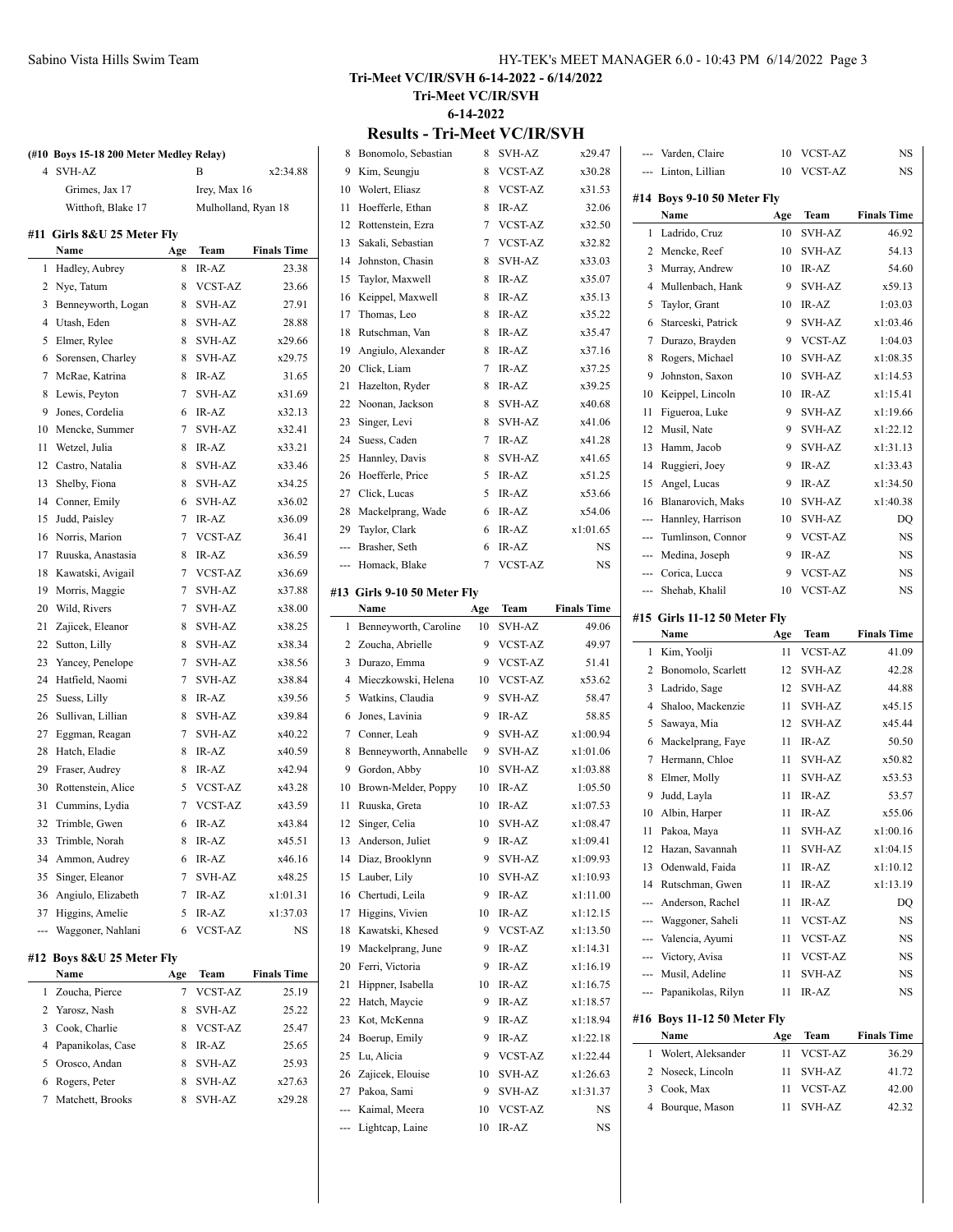| HY-TEK's MEET MANAGER 6.0 - 10:43 PM 6/14/2022 Page 4 |  |  |  |
|-------------------------------------------------------|--|--|--|
|-------------------------------------------------------|--|--|--|

## **Tri-Meet VC/IR/SVH 6-14-2022 - 6/14/2022 Tri-Meet VC/IR/SVH 6-14-2022 Results - Tri-Meet VC/IR/SVH**

**(#16 Boys 11-12 50 Meter Fly)** Perry, Stefan 11 SVH-AZ x43.72 Dinsmore, Luke 11 SVH-AZ x45.00 Corica, Enzo 12 VCST-AZ x45.72 8 Sakali, Sergius 11 VCST-AZ x47.72 Kawatski, Samuel 11 VCST-AZ x47.81 Hoefferle, Landon 12 IR-AZ 51.47 11 Straub Martinez, Nicolas 11 IR-AZ 52.97 Hartley, Mason 11 IR-AZ x57.47 Lu, Alexander 11 VCST-AZ x57.78 Kot, Mason 11 IR-AZ x1:02.28 Corica, Franco 11 VCST-AZ x1:02.94 Hudson, Parker 11 IR-AZ x1:03.94 Hoefferle, Cade 11 IR-AZ x1:05.16 Staples, Nick 11 SVH-AZ x1:07.00 Rogers, Enoch 12 SVH-AZ x1:13.31 Medina, Nathan 12 IR-AZ x1:13.34 21 Hatch, William 11 IR-AZ x1:13.94 Hughes, Liam 11 SVH-AZ x1:46.84 --- Rama, Jeffrey 11 SVH-AZ DQ --- Garzelloni, Enzo 11 IR-AZ NS --- Watkins, Coalter 12 SVH-AZ NS **#17 Girls 13-14 50 Meter Fly Name Age Team Finals Time** Stagg, Madeline 14 VCST-AZ 34.97 2 Keippel, Madeleine 13 IR-AZ 39.59 3 Hannley, Sophie 13 SVH-AZ 40.72 Sakali, Sophia 13 VCST-AZ 41.66 Auerbach Landeen, Ava 14 IR-AZ 42.06 Davison, Parker 13 IR-AZ x42.13 McRae, Sofie 14 IR-AZ x42.60 8 Sakali, Soleil 13 VCST-AZ x42.88 Snyder, Lauren 14 IR-AZ x43.72 Hinson, Zoey 14 SVH-AZ 56.65 **#18 Boys 13-14 50 Meter Fly Name Age Team Finals Time** Elsesser, Ariston 13 SVH-AZ 33.25 Lynch, Dylan 13 VCST-AZ 34.62 Dinsmore, Nick 14 SVH-AZ 34.66 Correa, Brandon 14 IR-AZ 35.18 Bourque, Remy 13 SVH-AZ x37.22 Malley, Max 13 SVH-AZ x37.32 \*7 Mitchell, Cole 13 SVH-AZ x39.18 \*7 Valasek, Eli 13 IR-AZ 39.18 Pakoa, Zachary 14 SVH-AZ x39.84 10 Murray, Mathew 13 IR-AZ  $x41.69$ 11 Twomey, Patrick 13 VCST-AZ 42.00 12 Kruszewski, Andrew 14 IR-AZ x43.47 13 Musil, Ben 13 SVH-AZ x44.97 14 Gummerson, Henry 14 IR-AZ x45.54 Wexler, Ben 14 SVH-AZ x48.03 Taylor, Thomas 13 IR-AZ x52.90 Brenner, Jackson 14 IR-AZ x1:23.91

|                | #19 Girls 15-18 50 Meter Fly |     |                |                    |
|----------------|------------------------------|-----|----------------|--------------------|
|                | Name                         | Age | Team           | <b>Finals Time</b> |
| 1              | Melendez, Megan              | 17  | <b>SVH-AZ</b>  | 32.53              |
| 2              | Burns, Alexa                 | 16  | VCST-AZ        | 35.66              |
| 3              | Finical, Skyler              | 15  | <b>SVH-AZ</b>  | 36.00              |
| $\overline{4}$ | Davison, Mia                 | 17  | IR-AZ          | 37.87              |
| 5              | Barela, Frankie              | 16  | <b>SVH-AZ</b>  | x38.47             |
| 6              | Mitchell, Delaney            | 17  | <b>SVH-AZ</b>  | x38.69             |
| 7              | Mitchell, Avery              | 15  | <b>SVH-AZ</b>  | x39.03             |
| 8              | Lightcap, Ryann              | 15  | IR-AZ          | 40.25              |
| 9              | Musil, Liliana               | 15  | <b>SVH-AZ</b>  | x40.66             |
| 10             | Wood, Lily                   | 17  | <b>SVH-AZ</b>  | x41.94             |
| 11             | Grimes, Gigi                 | 15  | <b>SVH-AZ</b>  | x42.84             |
| 12             | Dehnert, Skylar              | 16  | <b>VCST-AZ</b> | 46.97              |
| 13             | Greenwell, Aleena            | 16  | IR-AZ          | x59.53             |
| ---            | Dasse, Clementine            | 15  | IR-AZ          | NS                 |
| ---            | Straub Martinez, Manuela 15  |     | IR-AZ          | NS                 |
|                | #20 Boys 15-18 50 Meter Fly  |     |                |                    |
|                | Name                         | Age | Team           | <b>Finals Time</b> |
| 1              | Perry, Jared                 | 17  | <b>SVH-AZ</b>  | 30.60              |
| 2              | Correa, Dylan                | 16  | IR-AZ          | 30.97              |
| 3              | Orosco, Aidan                | 16  | SVH-AZ         | 31.37              |
| 4              | Zreda, Kajtek                | 16  | <b>VCST-AZ</b> | 31.90              |
| 5              | Nguyen, Benjamin             | 17  | <b>VCST-AZ</b> | 32.38              |
|                |                              | 17  | <b>SVH-AZ</b>  | x33.41             |
| 6              | Witthoft, Blake              |     | IR-AZ          | 34.15              |
| 7              | McRae, Wyatt                 | 17  |                |                    |
| 8              | Rafacz, Cody                 | 17  | <b>SVH-AZ</b>  | x35.02             |
| 9              | Rafacz, Erik                 | 15  | SVH-AZ         | x35.03             |
| 10             | Grimes, Jax                  | 17  | <b>SVH-AZ</b>  | x35.72             |
| 11             | Kruszewski, Brenden          | 17  | IR-AZ          | x35.75             |
| 12             | Rustand, Mason               | 15  | IR-AZ          | x36.85             |
| 13             | Brenner, Nicholas            | 18  | IR-AZ          | x37.22             |
| 14             | Stagg, Remington             | 16  | <b>VCST-AZ</b> | x37.43             |
| 15             | Budisavljevic, Caden         | 15  | <b>VCST-AZ</b> | x43.69             |
| 16             | Keippel, Levi                | 15  | IR-AZ          | x45.53             |
| 17             | Botkin, Gavin                | 15  | IR-AZ          | x49.81             |
| ---            | Canez, Ben                   | 17  | $IR-AZ$        | NS                 |
|                | #21A Girls 6&U 25 Meter Back |     |                |                    |
|                | Name                         | Age | Team           | <b>Finals Time</b> |
| 1              | Jones, Cordelia              | 6   | IR-AZ          | 36.94              |
| 2              | Robertson, Laney             | 5   | SVH-AZ         | 38.04              |
| 3              | White, Addie                 | 6   | SVH-AZ         | 41.75              |
| 4              | Rottenstein, Alice           | 5   | <b>VCST-AZ</b> | 45.53              |
| 5              | Trimble, Lila                | 6   | <b>VCST-AZ</b> | 47.50              |
| 6              | Conner, Emily                | 6   | SVH-AZ         | x47.87             |
| 7              | Lauber, Evie                 | 6   | SVH-AZ         | x48.40             |
| 8              | Trimble, Gwen                | 6   | $IR-AZ$        | 49.16              |
| 9              | Ammon, Audrey                | 6   | IR-AZ          | x51.69             |
| 10             | Matchett, Luci               | 6   | <b>SVH-AZ</b>  | x54.09             |
| 11             | Thomas, Thekla               | 5   | IR-AZ          | x55.90             |
| 12             | Singer, Madelyn              | 5   | SVH-AZ         | x1:04.75           |
| 13             | Conger, Aubrianna            | 5   | VCST-AZ        | x1:11.53           |
| 14             | Higgins, Amelie              | 5   | IR-AZ          | x1:23.81           |

|                              | Waggoner, Nahlani           | 6              | <b>VCST-AZ</b> | NS                 |  |  |
|------------------------------|-----------------------------|----------------|----------------|--------------------|--|--|
| #21B Girls 8&U 25 Meter Back |                             |                |                |                    |  |  |
|                              | Name                        | Age            | Team           | <b>Finals Time</b> |  |  |
| 1                            | Nye, Tatum                  | 8              | VCST-AZ        | 24.59              |  |  |
| $\overline{c}$               | Hadley, Aubrey              | 8              | IR-AZ          | 26.59              |  |  |
| 3                            | Utash, Eden                 | 8              | <b>SVH-AZ</b>  | 26.75              |  |  |
| $\overline{4}$               | Sorensen, Charley           | 8              | <b>SVH-AZ</b>  | 27.28              |  |  |
| 5                            | Wetzel, Julia               | 8              | IR-AZ          | 28.28              |  |  |
| 6                            | Zajicek, Eleanor            | 8              | <b>SVH-AZ</b>  | x29.40             |  |  |
| $\overline{7}$               | McRae, Katrina              | 8              | IR-AZ          | x30.12             |  |  |
| 8                            | Shelby, Fiona               | 8              | <b>SVH-AZ</b>  | x30.44             |  |  |
| 9                            | Mencke, Summer              | 7              | <b>SVH-AZ</b>  | x32.25             |  |  |
| 10                           | Castro, Natalia             | 8              | SVH-AZ         | x33.00             |  |  |
| 11                           | Norris, Marion              | 7              | <b>VCST-AZ</b> | 33.32              |  |  |
| 12                           | Ruuska, Anastasia           | 8              | IR-AZ          | x33.35             |  |  |
| 13                           | Judd, Paisley               | 7              | IR-AZ          | x33.78             |  |  |
| 14                           | Morris, Maggie              | $\overline{7}$ | <b>SVH-AZ</b>  | x33.94             |  |  |
| 15                           | Elmer, Rylee                | 8              | SVH-AZ         | x34.03             |  |  |
| 16                           | Sutton, Lilly               | 8              | <b>SVH-AZ</b>  | x34.52             |  |  |
| 17                           | Hatfield, Naomi             | $\overline{7}$ | <b>SVH-AZ</b>  | x34.93             |  |  |
| 18                           | Singer, Eleanor             | 7              | <b>SVH-AZ</b>  | x35.25             |  |  |
| 19                           | Sullivan, Lillian           | 8              | SVH-AZ         | x37.28             |  |  |
| 20                           | Kawatski, Avigail           | 7              | <b>VCST-AZ</b> | x38.03             |  |  |
| 21                           | Hatch, Eladie               | 8              | IR-AZ          | x38.72             |  |  |
| 22                           | Lewis, Peyton               | 7              | SVH-AZ         | x38.84             |  |  |
| 23                           | Cummins, Lydia              | 7              | <b>VCST-AZ</b> | x39.37             |  |  |
| 24                           | Wild, Rivers                | $\overline{7}$ | SVH-AZ         | x39.91             |  |  |
| 25                           | Suess, Lilly                | 8              | IR-AZ          | x40.56             |  |  |
| 26                           | Eggman, Reagan              | 7              | <b>SVH-AZ</b>  | x42.38             |  |  |
| 27                           | Trimble, Norah              | 8              | IR-AZ          | x47.92             |  |  |
| 28                           | Yancey, Penelope            | 7              | SVH-AZ         | x49.53             |  |  |
| 29                           | Fraser, Audrey              | 8              | IR-AZ          | x49.95             |  |  |
| 30                           | Angiulo, Elizabeth          | $\overline{7}$ | IR-AZ          | x1:03.97           |  |  |
| ---                          | Benneyworth, Logan          | 8              | SVH-AZ         | NS                 |  |  |
| ---                          | Waggoner, Nahlani           | 6              | <b>VCST-AZ</b> | <b>NS</b>          |  |  |
|                              | #22A Boys 6&U 25 Meter Back |                |                |                    |  |  |
|                              | Name                        | Age            | Team           | <b>Finals Time</b> |  |  |
| 1                            | George, Boz                 | 6              | <b>SVH-AZ</b>  | 37.16              |  |  |
| 2                            | Scheitrum, Wolfgang         | 6              | <b>VCST-AZ</b> | 41.06              |  |  |
| 3                            | Taylor, Clark               | 6              | IR-AZ          | 44.25              |  |  |
| 4                            | Mackelprang, Wade           | 6              | IR-AZ          | 44.28              |  |  |
|                              |                             |                | $-1$           | $\sim$             |  |  |

Estes, Addison 5 SVH-AZ x1:27.93

| 2 Scheitrum, Wolfgang |    | 6 VCST-AZ | 41.06    |
|-----------------------|----|-----------|----------|
| 3 Taylor, Clark       | 6  | $IR-AZ$   | 44.25    |
| 4 Mackelprang, Wade   |    | $6$ IR-AZ | 44.28    |
| 5 Mullenbach, Otis    | 6  | SVH-AZ    | 45.03    |
| 6 Hoefferle, Price    |    | $5$ IR-AZ | x53.00   |
| 7 Yancey, Bennett     |    | 5 SVH-AZ  | x54.56   |
| 8 Albin, Matthew      |    | $6$ IR-AZ | x59.08   |
| 9 Click, Lucas        | 5. | IR-AZ     | x1:00.07 |
| 10 Don, Luca          |    | 5 VCST-AZ | 1:01.03  |
| 11 Kawatski, Emeth    |    | 5 VCST-AZ | x1:04.00 |
| 12 Kordas, Dax        | 6  | SVH-AZ    | x1:23.69 |
| --- Brasher, Seth     | 6  | IR-AZ     | NS       |